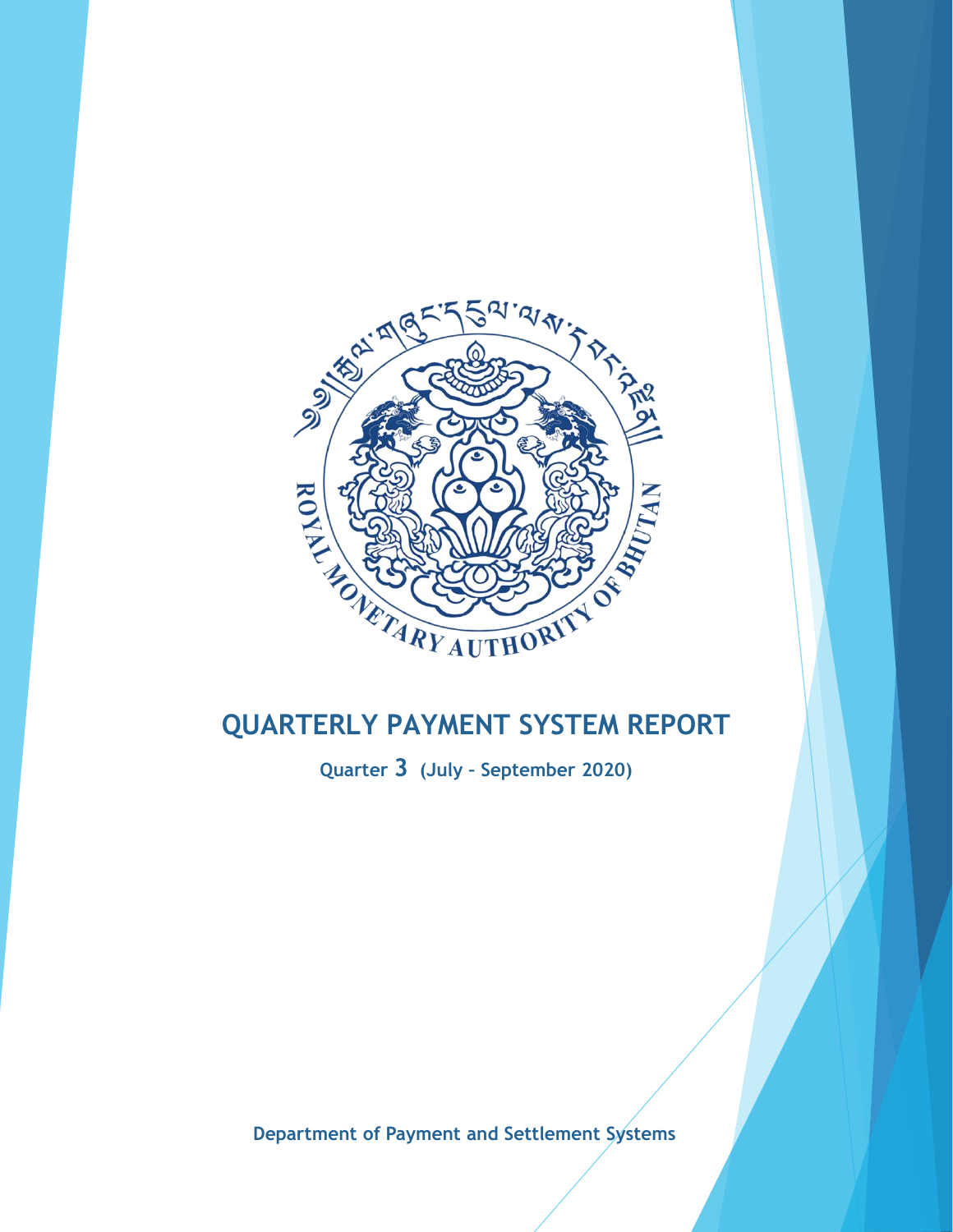## **Preface**

The 2020 Q3 Payments Report presents the total payment transactions recorded in Q3 from July to September 2020.

The report has been divided into two parts – 1) Domestic Payments, and 2) Regional and International Payments.

Domestic payments covers the transactions that are made within Bhutan (which includes transactions effected through Mobile and Internet banking, Bhutan QR, Card – ATM and POS, GIFT (Electronic), Wallet, and Paper Based (Cheque). While, the Regional and International payments includes RuPay – ATM transactions made by the regional tourist who visited/lives in Bhutan; and SWIFT and ACU transactions.

Coinciding with the launch of Bhutan QR, transactions made through QR is segregated from mobile transactions as separate channel for transparency and also to determine actual transactions made at merchant locations.

We extend our appreciation to all the member banks and institutions for timely submission of reports.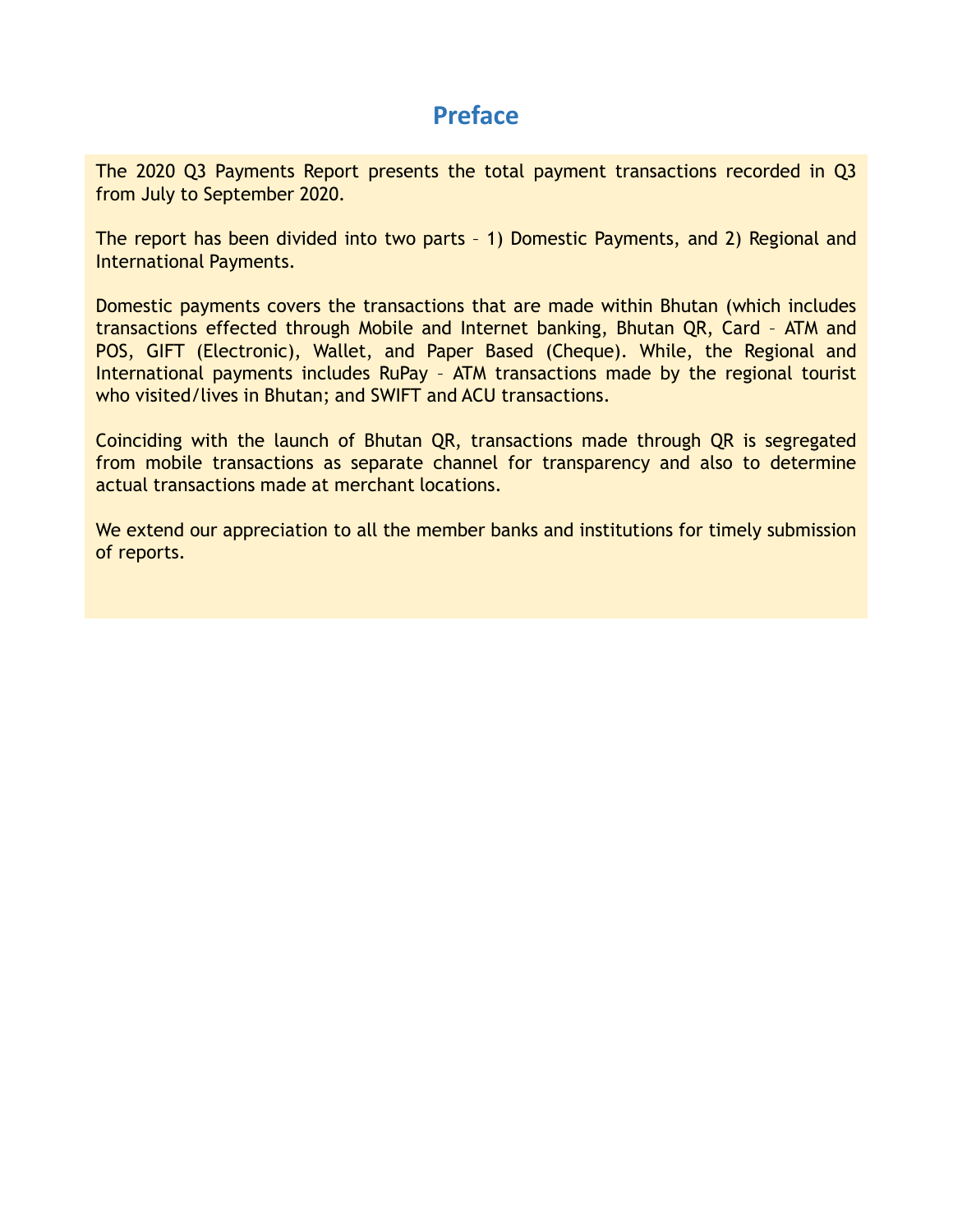# **PAYMENT TRANSACTIONS – Q3 2020 IN FOCUS**



**Q2 2020** : **13.94** million

transactions amounting to Nu. **30.13** billion

**Q3 2020** : **17.94** million transactions amounting to Nu. **34.79** billion



**Q2 2020** : **113.53** thousand transactions amounting to Nu**. 42.31**  million

**Q3 2020** : **315.21** thousand transactions amounting to Nu. **123.29** million



## **QR Scan :**

**Q3 2020** : **700.99** thousand transactions amounting to Nu. **965.93** million



**Q2 2020** : **48,730.00** transactions amounting to Nu. **11.91** billion

**Q3 2020**: **40,282.00** transactions amounting to Nu. **10.78** billion



**Q2 2020** : **150.42** thousand transactions amounting to Nu. **72.95** billion

**Q3 2020 : 106.96**  thousand transactions amounting to Nu**. 41.29**  billion



**Q2 2020** : **1,85** million transactions amounting to Nu. **6.16** billion

**Q3 2020 : 1.51** million transactions amounting to Nu. **5.09** billion

$$
SWIFT: \underbrace{\begin{bmatrix} \frac{1}{30} \\ 0 \\ 0 \\ 0 \end{bmatrix}}
$$

**Q2 2020** : **7,497.00** transactions

**Q3 2020**: **6,973.00** transactions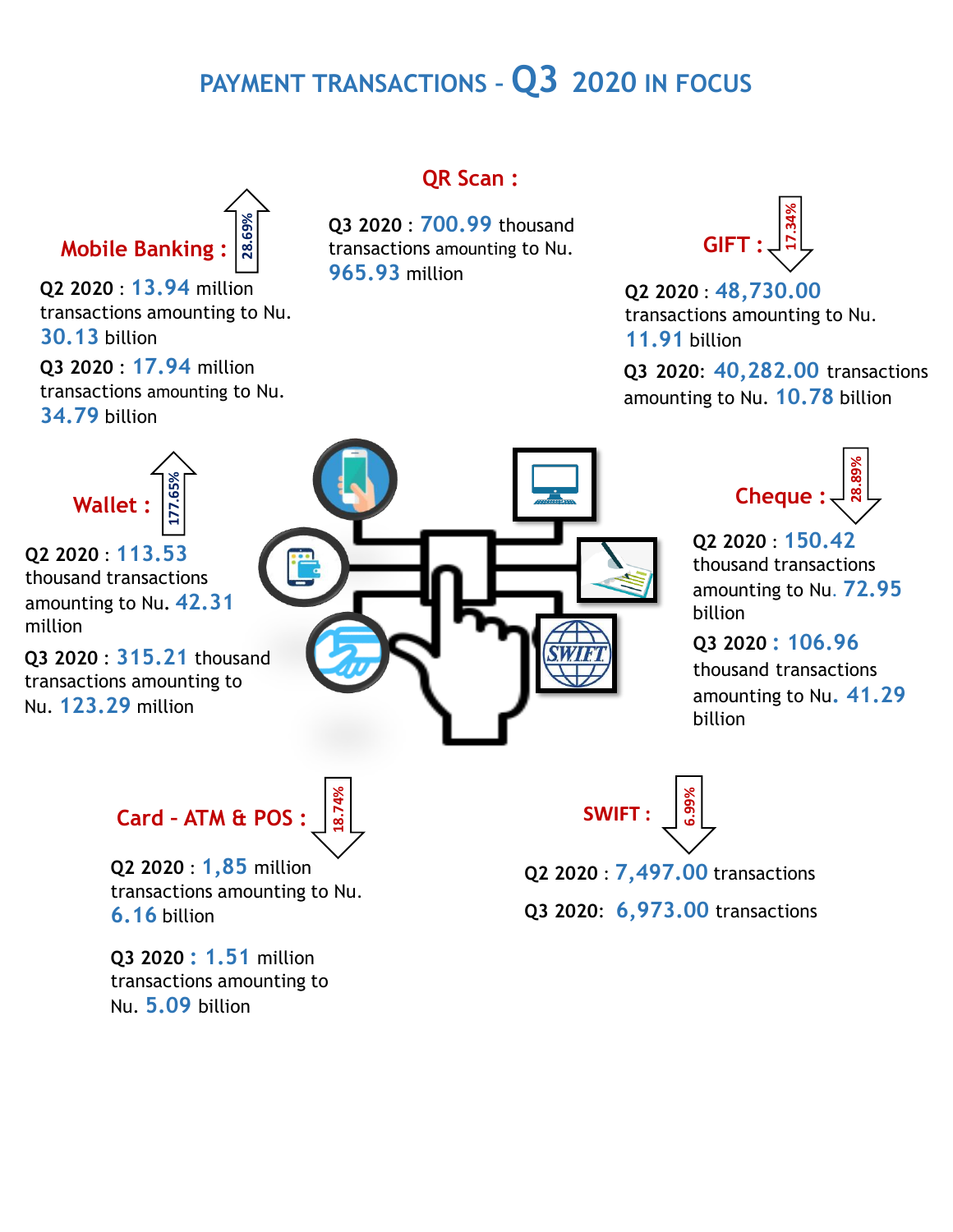## **Key Highlights**

- $\checkmark$  The overall payment transactions saw a q-o-q growth of 28% recording 21.53 million domestic transactions amounting to Nu. 93.05 billion;
- $\checkmark$  The growth was mainly contributed by increase in Mobile, Internet Banking and Bhutan QR although cheque and cash transactions on ATM declined in the same period;
- $\checkmark$  Mobile and Internet Banking and Bhutan QR transactions accounts for 90.42% of the market share in Q3 2020;
- $\checkmark$  In Q3, there are 5 Mobile Banking Apps with the total registered users of 298,518.00; of which, majority (66.22%) with BOBL, BNBL (17.90%), DPNB (3.45%), T Bank (3.43%), and BDBL (8.99%);
- $\checkmark$  In Q3, particularly during the Nationwide Lockdown, a total of 15,521.00 and 4,507.00 new users were onboarded on Mobile Banking and Wallet, respectively;
- $\checkmark$  Mobile wallet transactions viz e-money transactions observed a spike of 177.65% from Q2;
- $\checkmark$  As of Q3, there are a total of 261 ATM terminals across the country; of which majority (42.15%) are BOBL's followed by BNB (24.90%);
- $\checkmark$  Thimphu Dzongkhag recorded the maximum number of ATM withdrawals with 46.08% in Q3;
- $\checkmark$  Regional and International transactions declined in Q3 with only 5,382.00 and 6,973.00 transactions recorded on account of RuPay ATM and SWIFT respectively;
- $\checkmark$  Limits on interbank Mobile and Internet banking/Bhutan QR were enhanced in Q3 to minimum of 200,000.00 per day to facilitate increased usage of digital payments during the COVID 19 nationwide lockdown; and
- $\checkmark$  The RMA Issued three guidelines namely a) Guideline for ATM and POS 2020, b) Guideline for Payment Aggregator and Payment Gateway 2020, and c) Guideline for Bhutan QR Payments 2020.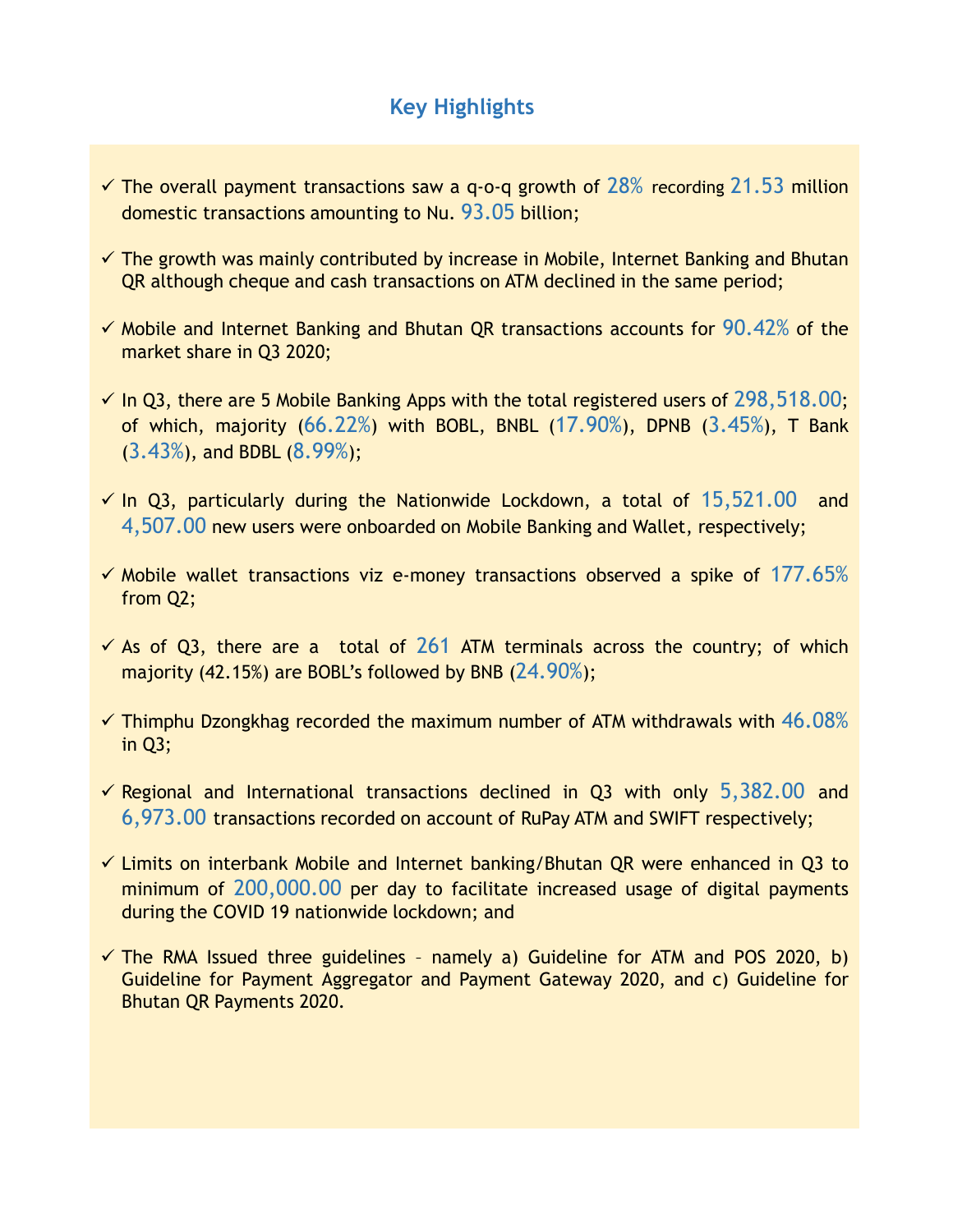#### **1. Domestic Payment Channels :**



A total of  $21.53$  million domestic transactions were recorded amounting to Nu.  $93.05$  billion in Q3 2020.

## **a. Paper Based (Cheque)**





The volume of cheque transactions shows a decreasing trend on q-o-q basis. In Q3, the rate of decline is 28.89% over Q2 2020. Overall, the declining trend could be due to increasing popularity of digital payments. However, for Q3 in particular, the decline could be partially attributed to 21 days nationwide lockdown in the country. Furthermore, with the implementation of 10.00% penalty on the return charges, the number of returned inter bank cheques charges has also dropped as shown in figure 2 below. The percentage of drop is 45.36% over Q2 2020.



**Figure 2 : Cheque Charges**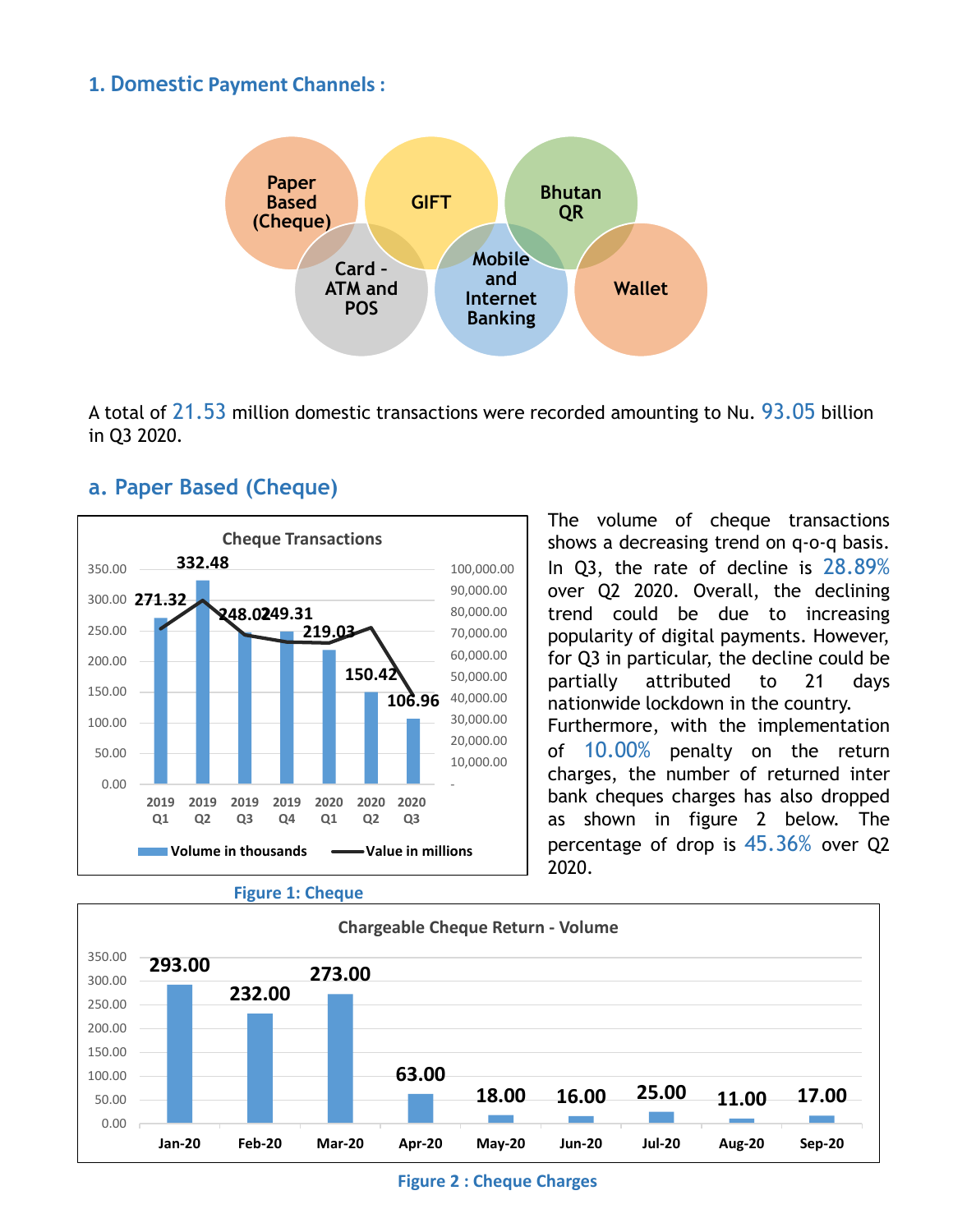## **b. Card – ATM and POS**



**Figure 3: Card – ATM and POS** 

The number of transactions made from ATM and POS terminals in Q3 was 1,511.68 (thousand) transactions of value Nu**.** 5.08 billion which was a drop of 18.72% from Q2. The drop in ATM may also mean increasing usage of digital payments such as QR and Mobile payment for retail payments in this ongoing situation of pandemic COVID-19.

However, Card – ATM and POS accounts still accounts to 7.33% of the total market share in Q3 2020.



#### **Figure 4: Top 10 Dzongkhag wise ATM withdrawal**

Figure 4 depicts the top 10 Dzongkhag wise ATM withdrawals made in Q3 – as depicted above, maximum ATM withdrawal was recorded in Thimphu with  $46.08\%$ , followed by Chhukha with 10.82%, and Paro with 8.27%.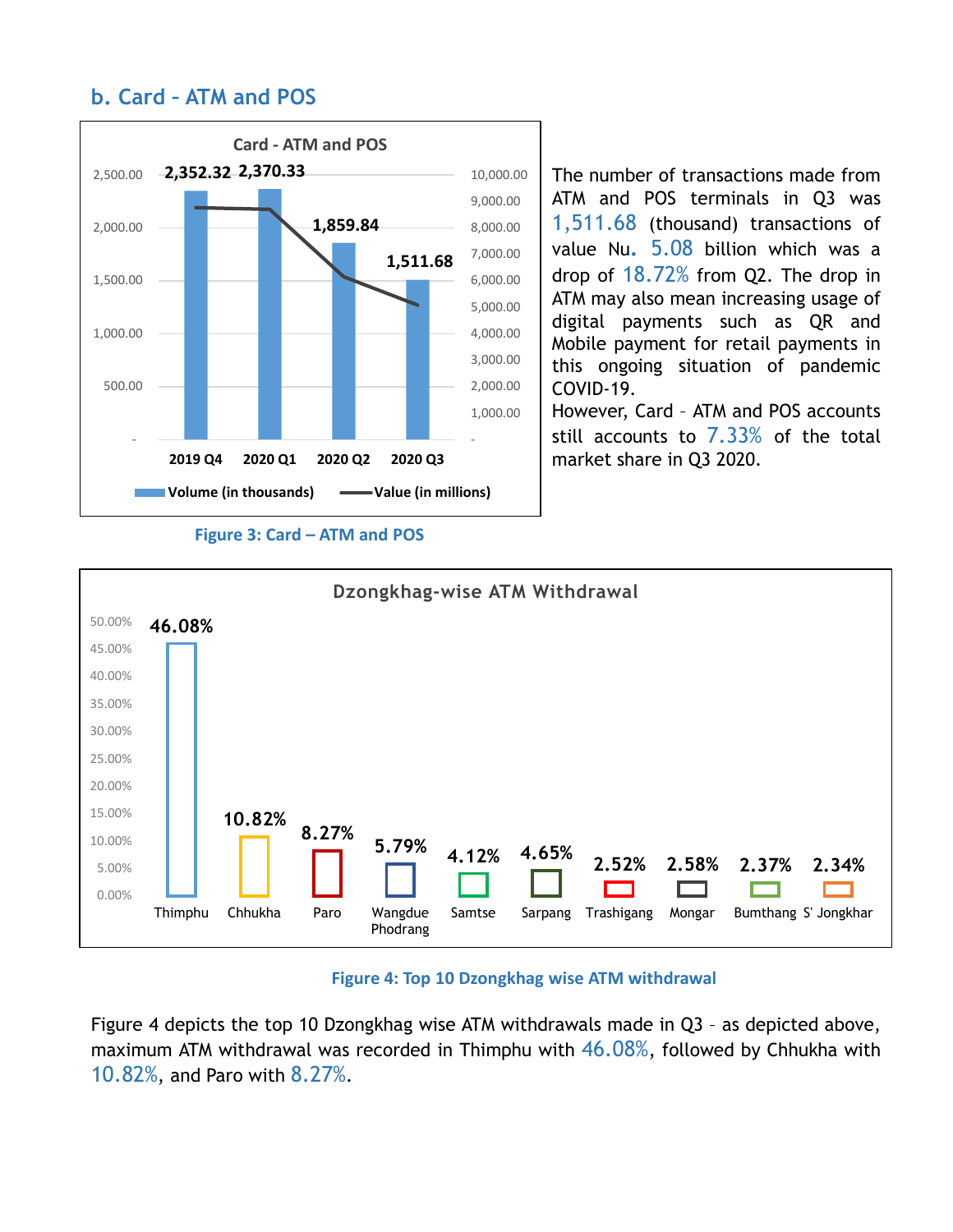## **c. Mobile and Internet Banking**



**Figure 5: Mobile and Internet Banking**

A total of 17.94 million transactions amounting to Nu. 34.79 billion digital payments through mobile and internet banking was recorded in Q3 of 2020. The q-o-q growth was 28.69% and 15.47% in volume and value, respectively. Mobile and Internet Banking constituted  $87.02\%$  of the market share in Q3.

| <b>Bank</b> | <b>Registered Users</b> | <b>Active Users</b> |  |  |  |
|-------------|-------------------------|---------------------|--|--|--|
|             | 298,518.00              | 246,976.00          |  |  |  |
| <b>BOBL</b> | 66.22%                  | 69.91%              |  |  |  |
| <b>BNBL</b> | 17.90%                  | 21.64%              |  |  |  |
| <b>DPNB</b> | 3.45%                   | 4.18%               |  |  |  |
| T Bank      | 3.43%                   | 4.15%               |  |  |  |
| <b>BDBL</b> | 8.99%                   | 0.12%               |  |  |  |

As of Q3, a total of 298,518.00 users have been registered; of which, only 246,976.00 users are active – 69.91% of active users belongs to BOBL, followed by BNBL with 21.64%.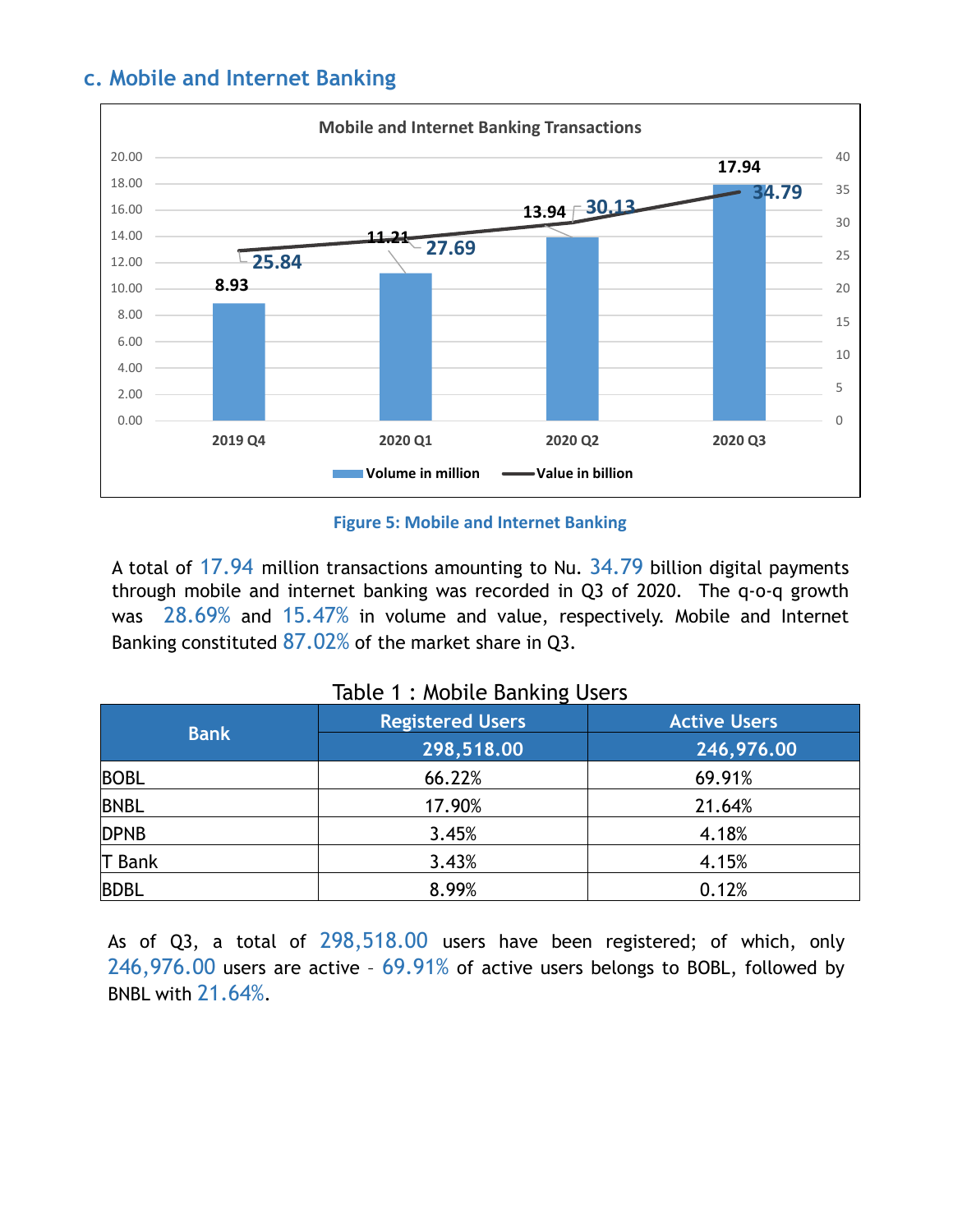## **d. Bhutan QR**



**Figure 6 : Bhutan QR Transactions**

Bhutan QR was launched on 17<sup>th</sup> July 2020. With the launch of Bhutan QR, interoperability of QR payments among the member banks have become possible, meaning one can scan any QR templates of member banks at the merchant locations. Currently, BOB, BNB and BDBL are part of the network.

Since its launch, a total of 700.99 thousand transaction amounting to Nu. 965.93 million was recorded. 92.83% of the transactions was recorded with BOB, followed by BNB with only 7.16% in Q3. Bhutan QR accounts to 3.40% of the market share.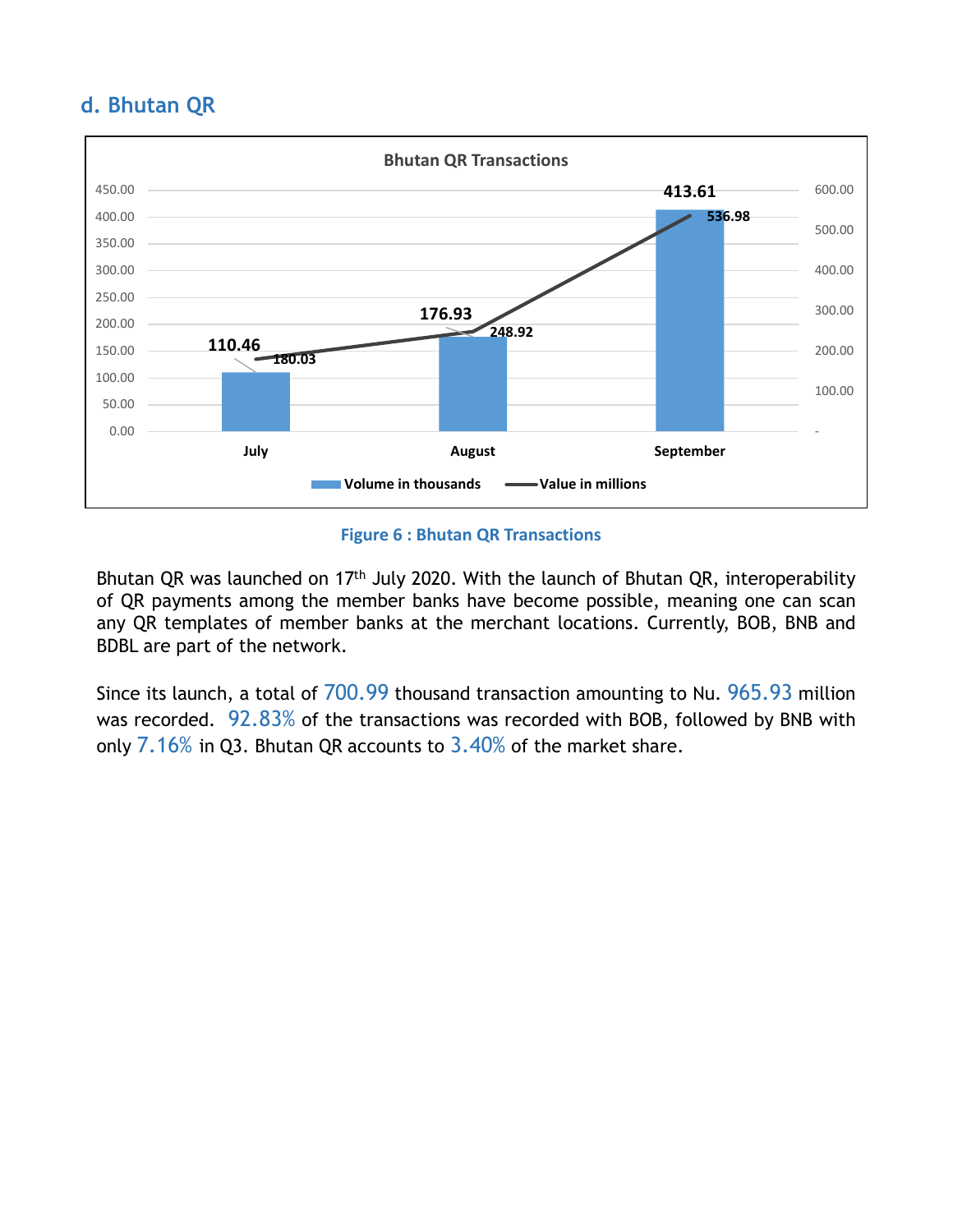## **e. Wallet : B-Ngul and eteeru**



**Figure 7 : B-Ngul and eteeru transactions**

A total of 135.21 thousand transactions amounting to Nu. 123.29 million were made through wallet - a spike of  $177.65\%$  over Q2 2020.

Prepaid top up is the most popular service availed on wallet (it accounts to  $78.75\%$ ), followed by add from bank with  $12.90\%$ . Wallet accounts to only 1.53% of the market share in Q3 2020.

As of Q3, a total of 52,823.00 and 47,388.00 users were registered by B-Ngul and eteeru, respectively.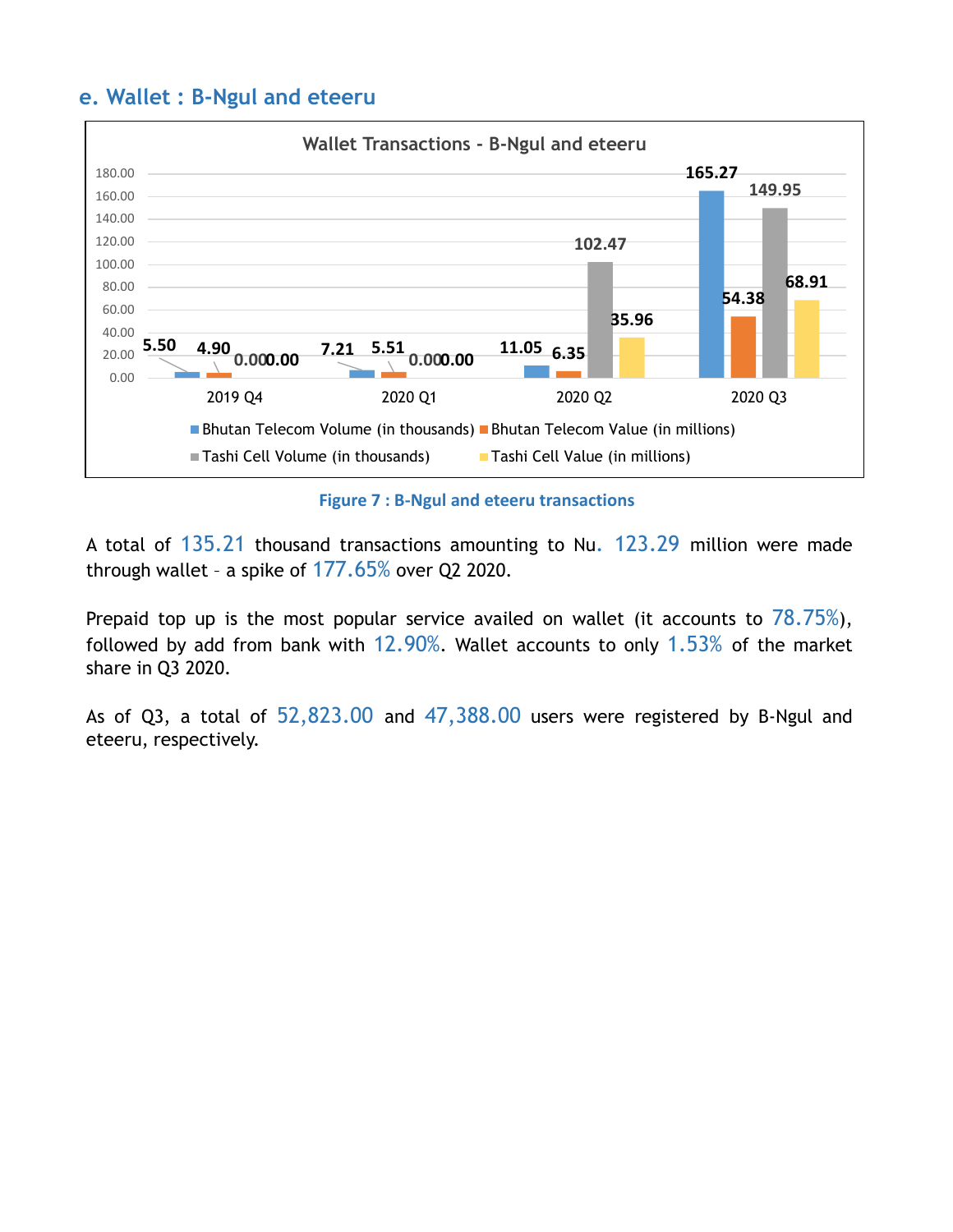## **f. GIFT – RTGS, BITS and BULK**



In Q3 2020, as depicted in figure 10, large value fund transfer through the GIFT-RTGS saw an increase of 19.13% in volume, but decline of 7.62% in value. GIFT-RTGS are mostly used by the businesses to make interbank large value fund transfer within Bhutan.

Likewise, the number of BULK transactions saw a q-o-q drop of 18.57% and 21.33% in volume and value terms.

BOBL has sent the maximum number of outward transactions, followed by T Bank. For inward, BNBL has received the maximum transactions, followed by BOBL.



**Figure 9 : GIFT Inward**



**Figure 10 : GIFT Outward**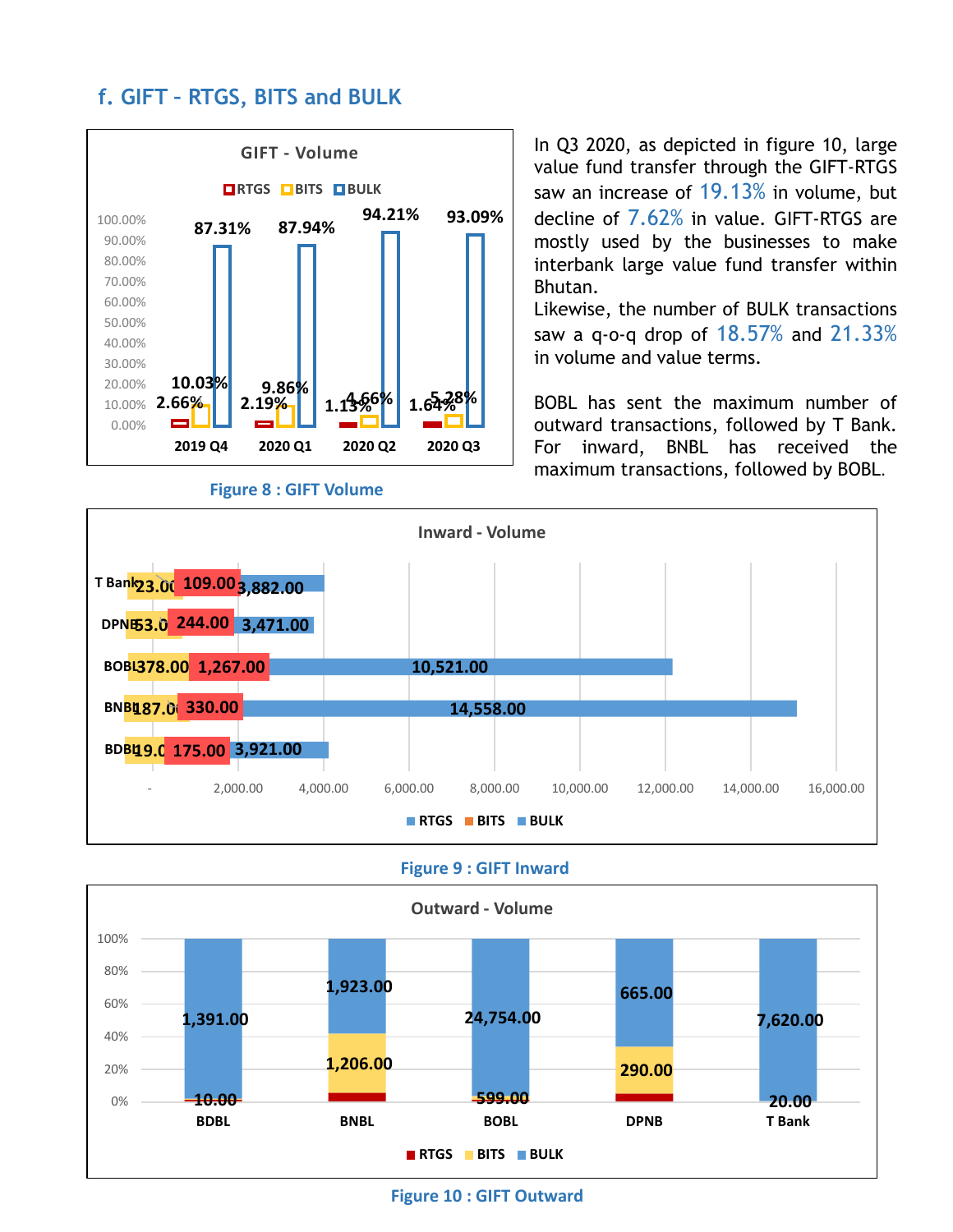## **2. Regional and International Transactions**

a) A total of 5,382.00 transactions amounting to INR **19.28** million were made since January 2020.

b) A total of 6,973.00 SWIFT transaction were made in Q3 2020 – a drop of 6.99% over Q2.

## **a) RuPay – ATM Transactions**



Since the closure of international flights to and from Bhutan in March 2020, the RuPay transactions have drastically declined over the months. The rate of decline in volume is 52.26% and in value is 42.88% over Q2 2020.

**International**

**Regional**

## **b) SWIFT Transactions**



As shown in figure 14, USD has dominated the market share, followed by EURO. In terms of bank performance, BOBL has made the maximum number of transactions, followed by BNBL, and DPNB.

**Figure 12 : SWIFT**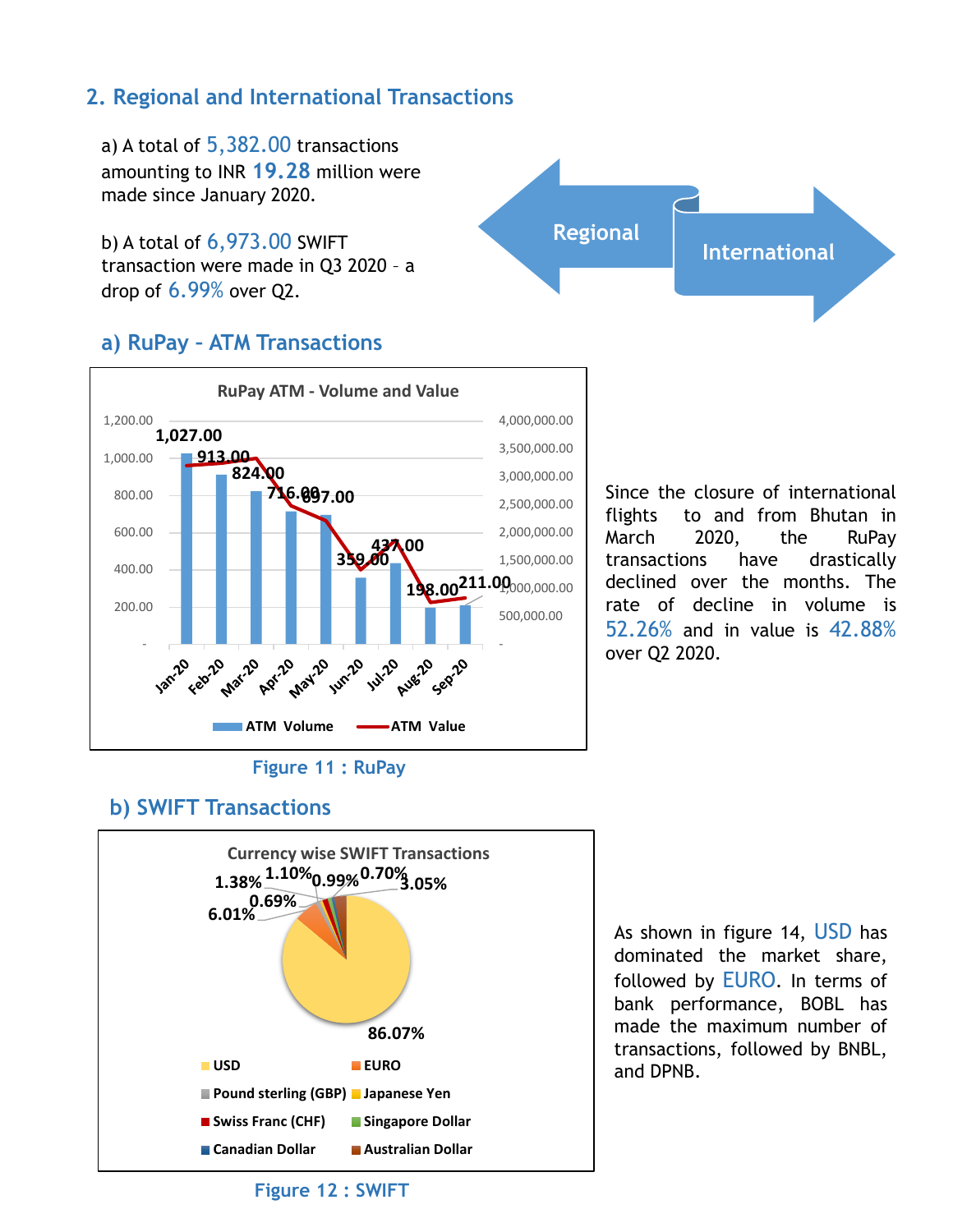## **Annexures I**

#### **Table 1 : Cheque**

| Quarter | <b>Volume in thousands</b> | <b>Value in millions</b> |
|---------|----------------------------|--------------------------|
| 2019 Q1 | 271.32                     | 72,514.41                |
| 2019 Q2 | 332.48                     | 85,724.19                |
| 2019 Q3 | 248.02                     | 69,643.05                |
| 2019 Q4 | 249.31                     | 66,291.29                |
| 2020 Q1 | 219.03                     | 65,893.02                |
| 2020 Q2 | 150.42                     | 72,955.09                |
| 2020 Q3 | 106.96                     | 41,291.88                |

## **Table 2 : Cheque Charges**

| <b>Month</b>  | <b>Total return</b> | Chargeable |
|---------------|---------------------|------------|
| Jan-20        | 407.00              | 293.00     |
| Feb-20        | 303.00              | 232.00     |
| <b>Mar-20</b> | 392.00              | 273.00     |
| Apr-20        | 112.00              | 63.00      |
| May-20        | 77.00               | 18.00      |
| <b>Jun-20</b> | 70.00               | 16.00      |
| <b>Jul-20</b> | 119.00              | 25.00      |
| <b>Aug-20</b> | 45.00               | 11.00      |
| $Sep-20$      | 64.00               | 17.00      |

## **Table 3 : Mobile and Internet Banking**

| Quarter | <b>Volume in million</b> | Value in billion |
|---------|--------------------------|------------------|
| 2019 Q4 | 8.93                     | 25.84            |
| 2020 Q1 | 11.21                    | 27.69            |
| 2020 Q2 | 13.94                    | 30.13            |
| 2020 Q3 | 17.94                    | 34.79            |

## **Table 4 : Wallet**

|         |                          | <b>Bhutan Telecom</b> | <b>Tashi Cell</b>        |                     |  |  |
|---------|--------------------------|-----------------------|--------------------------|---------------------|--|--|
| Quarter | Volume (in<br>thousands) | Value (in millions)   | Volume (in<br>thousands) | Value (in millions) |  |  |
| 2019 Q4 | 5.50                     | 4.90                  | 0.00                     | 0.00                |  |  |
| 2020 Q1 | 7.21                     | 5.51                  | 0.00                     | 0.00                |  |  |
| 2020 Q2 | 11.05                    | 6.35                  | 102.47                   | 35.96               |  |  |
| 2020 Q3 | 165.27                   | 54.38                 | 149.95                   | 68.91               |  |  |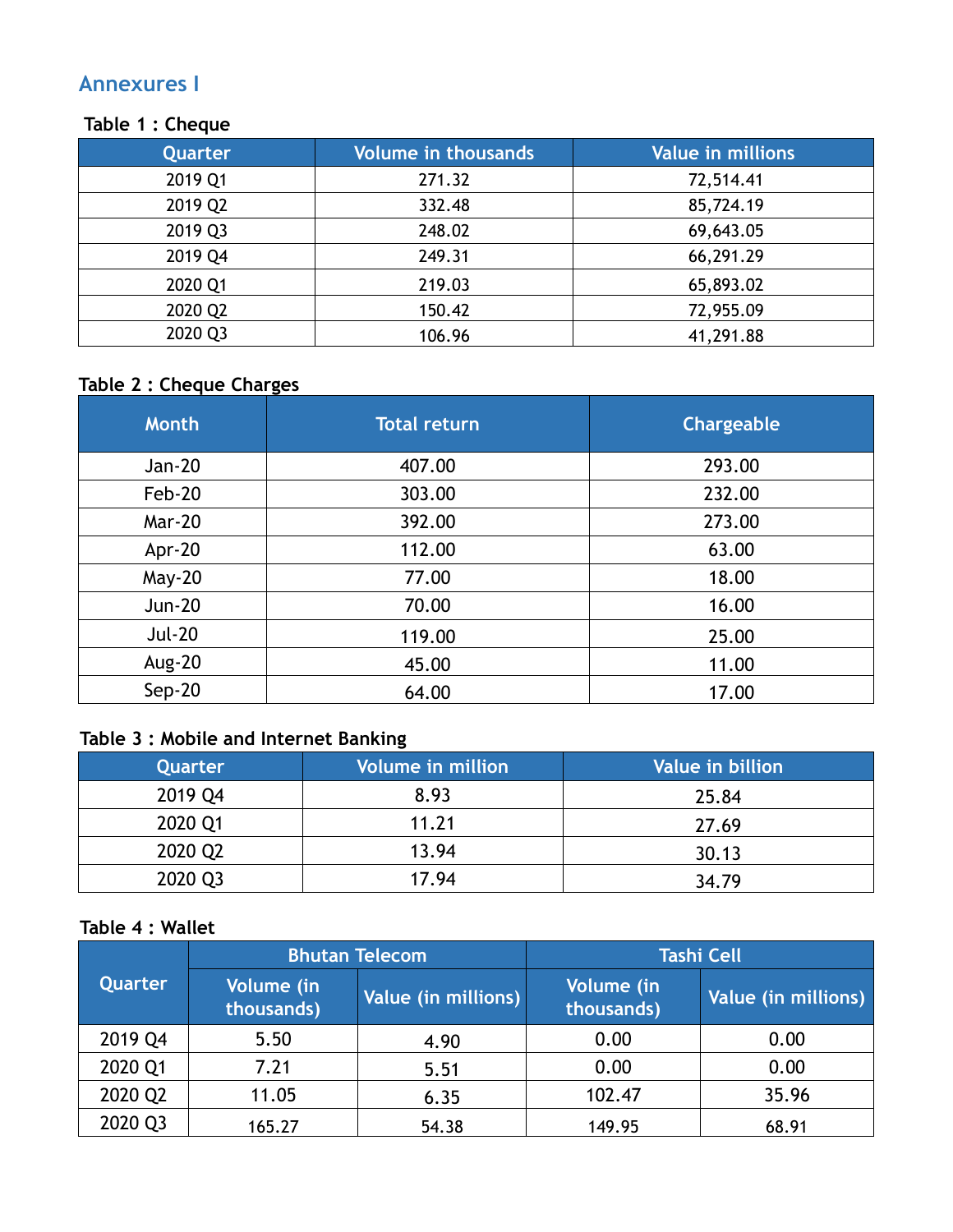### **Table 5 : Bhutan QR**

| <b>Banks</b>       | July.      |                | August         |                                      | September                |                | <b>Total (Bank wise)</b> |                |  |
|--------------------|------------|----------------|----------------|--------------------------------------|--------------------------|----------------|--------------------------|----------------|--|
|                    | Volume     | Value          | <b>Volume</b>  | Value                                | Volume                   | Value          | <b>Volume</b>            | Value          |  |
| <b>BOB</b>         | 101,962.00 | 164,815,138.76 | 166,059.00     | 234,228,839.59                       | 382,725.00               | 490,835,444.52 | 650,746.00               | 889,879,422.87 |  |
| <b>BNB</b>         | 8,494.00   | 15,210,486.17  | 10,863.00      | 14,692,256.81                        | 30,863.00                | 45,632,032.94  | 50,220.00                | 75,534,775.92  |  |
| <b>BDBL</b>        |            |                | 7.00           | 1,726.00                             | 26.00                    | 516,302.00     | 33.00                    | 518,028.00     |  |
| <b>DPNB</b>        |            |                | $\blacksquare$ |                                      | $\overline{\phantom{a}}$ |                |                          |                |  |
| T-Bank             |            |                |                |                                      |                          |                |                          |                |  |
| <b>Grand Total</b> | 110,456.00 | 180,025,624.93 |                | 176,929.00 248,922,822.40 413,614.00 |                          | 536,983,779.46 | 700,999.00               | 965,932,226.79 |  |

#### **Table 7 : ATM and POS**

| Quarter | Volume (in thousands) | Value (in millions) |
|---------|-----------------------|---------------------|
| 2019 Q4 | 2,352.32              | 8,773.05            |
| 2020 Q1 | 2,370.33              | 8,708.51            |
| 2020 Q2 | 1,859.84              | 6,160.26            |
| 2020 Q3 | 1,511.25              | 5,090.77            |

## **Table 8 : GIFT - Inward**

| 2020 03       |         | <b>2020 Q2</b> |              | 2020 Q3 |        | <b>2020 Q2</b> |              | 2020 Q3       |         |
|---------------|---------|----------------|--------------|---------|--------|----------------|--------------|---------------|---------|
| <b>Volume</b> | Value   | <b>Volume</b>  | <b>Value</b> | Volume  | Value  | Volume         | <b>Value</b> | <b>Volume</b> | Value   |
| 59.00         | 290.59  | 187.00         | 34.27        | 175.00  | 80.34  | 5013.00        | 761.09       | 4545.00       | 409.17  |
| 175.00        | 1266.49 | 265.00         | 55.51        | 330.00  | 220.26 | 17461.00       | 797.48       | 14988.00      | 1477.69 |
| 196.00        | 3096.67 | 1279.00        | 129.04       | 1267.00 | 234.95 | 14099.00       | 2508.94      | 10529.00      | 1844.25 |
| 163.00        | 617.74  | 269.00         | 95.27        | 244.00  | 104.66 | 4047.00        | 809.11       | 3471.00       | 133.56  |
| 67.00         | 699.05  | 128.00         | 21.73        | 109.00  | 155.51 | 5428.00        | 228.52       | 3964.00       | 151.44  |
| 660.00        | 5970.54 | 2128.00        | 335.82       |         | 795.71 |                | 5105.14      | 37497.00      | 4016.11 |
|               |         |                |              |         |        | 2125.00        | :46048.00    |               |         |

## **Table 9 : GIFT - Outward**

| <b>Bank</b> | 2020 02 |         | 2020 Q3       |         | <b>2020 Q2</b> |              | 2020 Q3 |        | <b>2020 Q2</b> |              | 2020 Q3       |         |
|-------------|---------|---------|---------------|---------|----------------|--------------|---------|--------|----------------|--------------|---------------|---------|
|             | Volume  | Value   | <b>Volume</b> | Value   | <b>Volume</b>  | <b>Value</b> | Volume  | Value  | Volume         | <b>Value</b> | <b>Volume</b> | Value   |
| <b>BDBL</b> | 13.00   | 101.58  | 19.00         | 58.20   | 23.00          | 3.49         | 10.00   | 1.73   | 1036.00        | 731.72       | 1396.00       | 1011.54 |
| <b>BNBL</b> | 174.00  | 1377.21 | 187.00        | 2591.40 | 1392.00        | 155.09       | 1206.00 | 249.03 | 2404.00        | 63.90        | 1923.00       | 36.42   |
| <b>BOBL</b> | 314.00  | 2395.23 | 378.00        | 2433.75 | 562.00         | 160.28       | 599.00  | 490.49 | 32223.00       | 2341.39      | 25880.00      | 1408.42 |
| <b>DPNB</b> | 41.00   | 2093.96 | 53.00         | 516.89  | 151.00         | 16.96        | 290.00  | 50.98  | 363.00         | 109.24       | 676.00        | 173.70  |
| T Bank      | 12.00   | 494.82  | 23.00         | 370.29  | 0.00           | 0.00         | 20.00   | 3.47   | 10022.00       | 1858.89      | 7622.00       | 386.03  |
| Total       | 554.00  | 6462.80 | 660.00        | 5970.54 | 2128.00        | 335.82       | 2125.00 | 795.71 | 46048.00       | 5105.14      | 37497.00      | 4016.11 |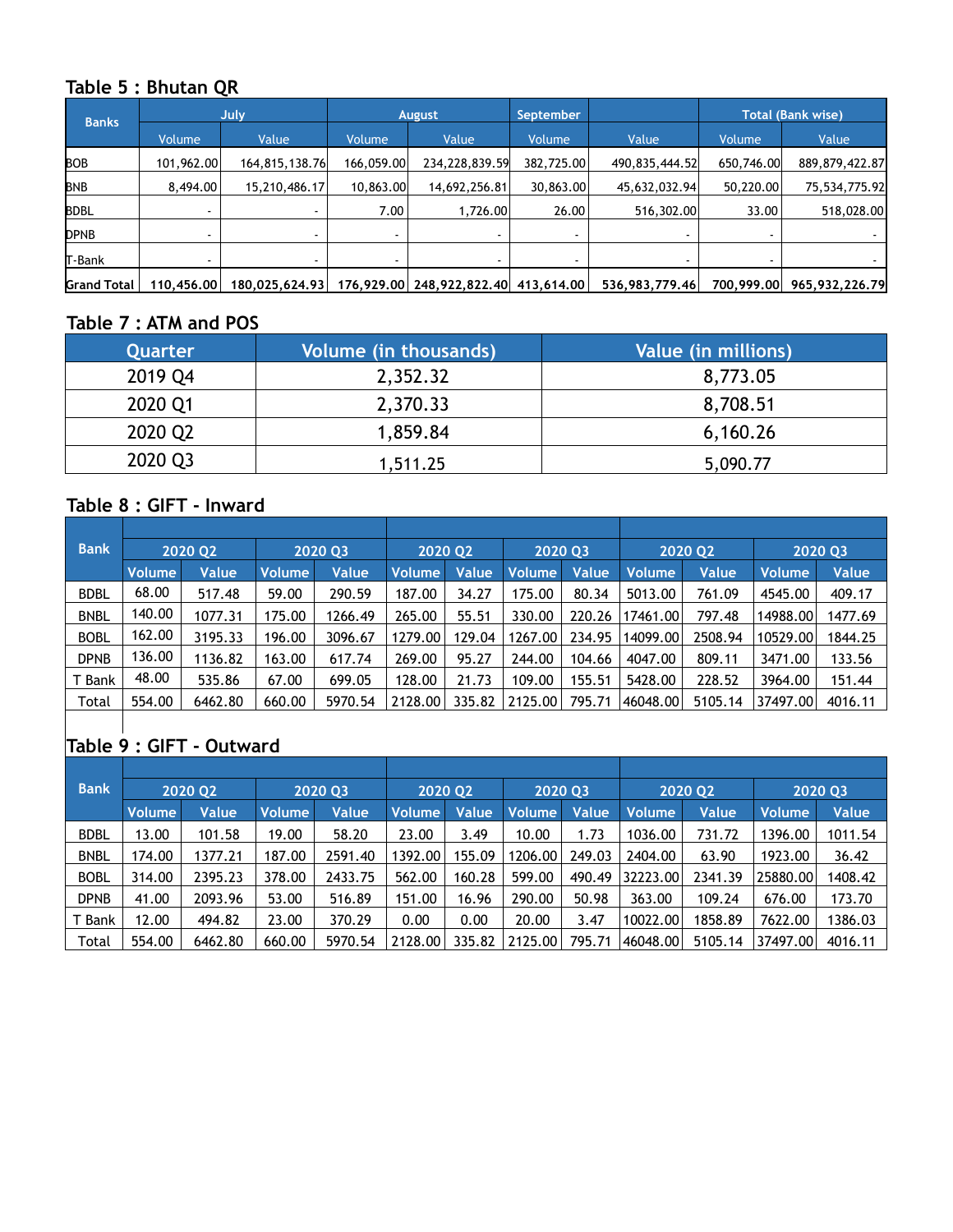### **Table 10 : RuPay ATM**

| 2020          |               |               |  |  |  |  |  |
|---------------|---------------|---------------|--|--|--|--|--|
|               | <b>ATM</b>    |               |  |  |  |  |  |
| <b>Month</b>  | <b>Volume</b> | <b>Value</b>  |  |  |  |  |  |
| Jan-20        | 1,027.00      | 3,203,950.00  |  |  |  |  |  |
| Feb-20        | 913.00        | 3,249,300.00  |  |  |  |  |  |
| <b>Mar-20</b> | 824.00        | 3,335,300.00  |  |  |  |  |  |
| Apr-20        | 716.00        | 2,484,450.00  |  |  |  |  |  |
| <b>May-20</b> | 697.00        | 2,217,900.00  |  |  |  |  |  |
| <b>Jun-20</b> | 359.00        | 1,337,700.00  |  |  |  |  |  |
| <b>Jul-20</b> | 437.00        | 1,867,500.00  |  |  |  |  |  |
| <b>Aug-20</b> | 198.00        | 751,200.00    |  |  |  |  |  |
| $Sep-20$      | 211.00        | 831,100.00    |  |  |  |  |  |
| <b>Total</b>  | 5,382         | 19,278,400.00 |  |  |  |  |  |

## **Table 11 : SWIFT Transactions**

|              | <b>Currency</b> |             |                                   |                        |                                       |                                   |                                  |                                    |              |  |  |  |
|--------------|-----------------|-------------|-----------------------------------|------------------------|---------------------------------------|-----------------------------------|----------------------------------|------------------------------------|--------------|--|--|--|
| <b>Bank</b>  | <b>USD</b>      | <b>EURO</b> | <b>Pound</b><br>sterling<br>(GBP) | <b>Japanese</b><br>Yen | <b>Swiss</b><br><b>Franc</b><br>(CHF) | <b>Singapore</b><br><b>Dollar</b> | <b>Canadian</b><br><b>Dollar</b> | <b>Australian</b><br><b>Dollar</b> | <b>Total</b> |  |  |  |
| <b>BOBL</b>  | 2,950.00        | 225.00      | 48.00                             | 25.00                  | 94.00                                 | 59.00                             | 49.00                            | 209.00                             | 3,659.00     |  |  |  |
| <b>RMA</b>   | 99.00           | 8.00        | ٠                                 | 9.00                   | 2.00                                  | ٠                                 |                                  | ٠                                  | 118.00       |  |  |  |
| <b>BNB</b>   | 2,427.00        | 174.00      | 27.00                             | 13.00                  | ٠                                     |                                   |                                  | ٠                                  | 2,641.00     |  |  |  |
| <b>DPNB</b>  | 356.00          | 11.00       | ۰                                 | 1.00                   | ٠                                     | 10.00                             | ۰                                | ٠                                  | 378.00       |  |  |  |
| T Bank       | 170.00          | 1.00        | 2.00                              | ٠                      | ٠                                     | ٠                                 | ٠                                | 4.00                               | 177.00       |  |  |  |
| <b>Total</b> | 6,002.00        | 419.00      | 77.00                             | 48.00                  | 96.00                                 | 69.00                             | 49.00                            | 213.00                             | 6,973.00     |  |  |  |